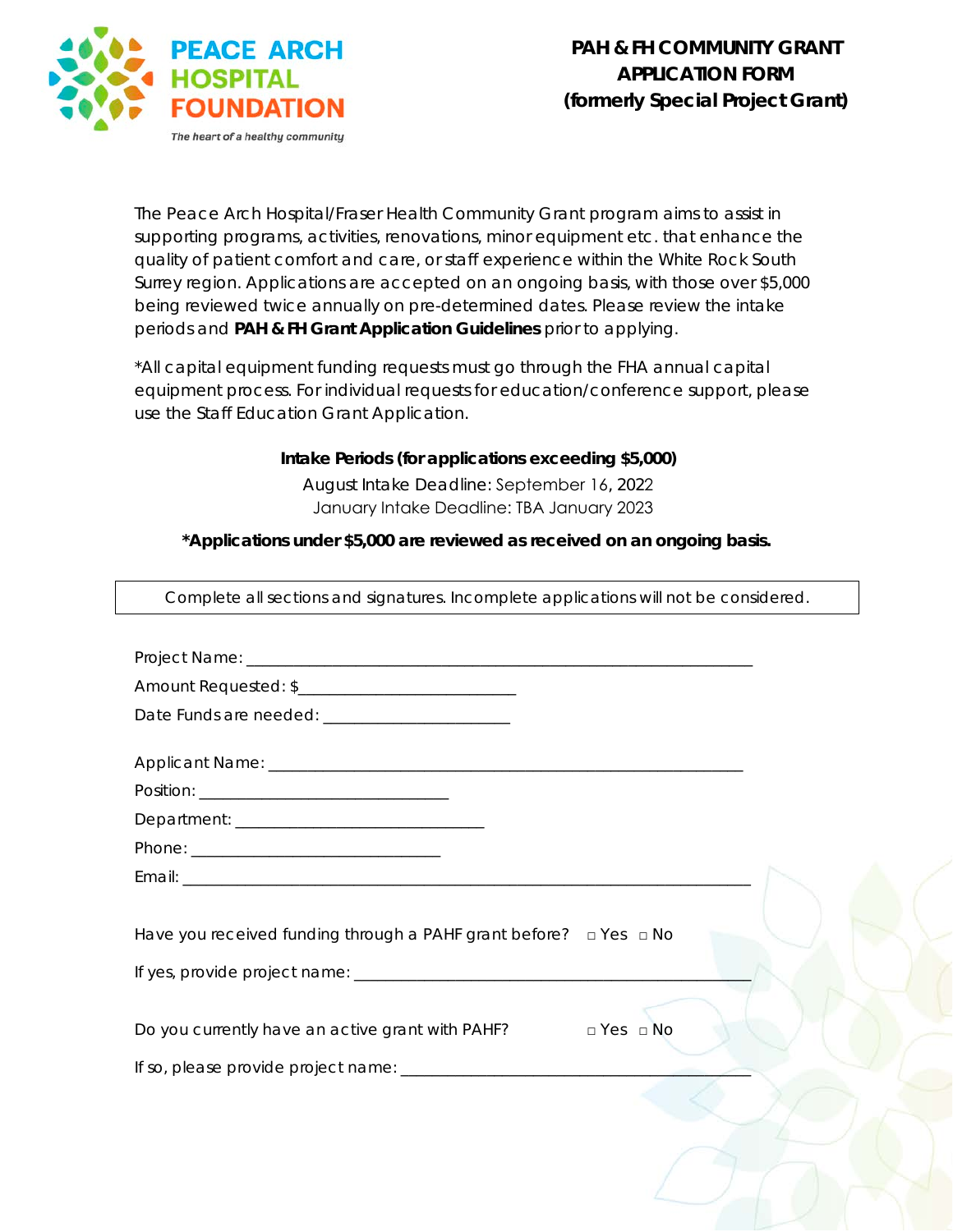2. Explain the estimated timeline, and implementation plan for your project

## 3. Describe the impact or benefit to patient care, Peace Arch Hospital, or the community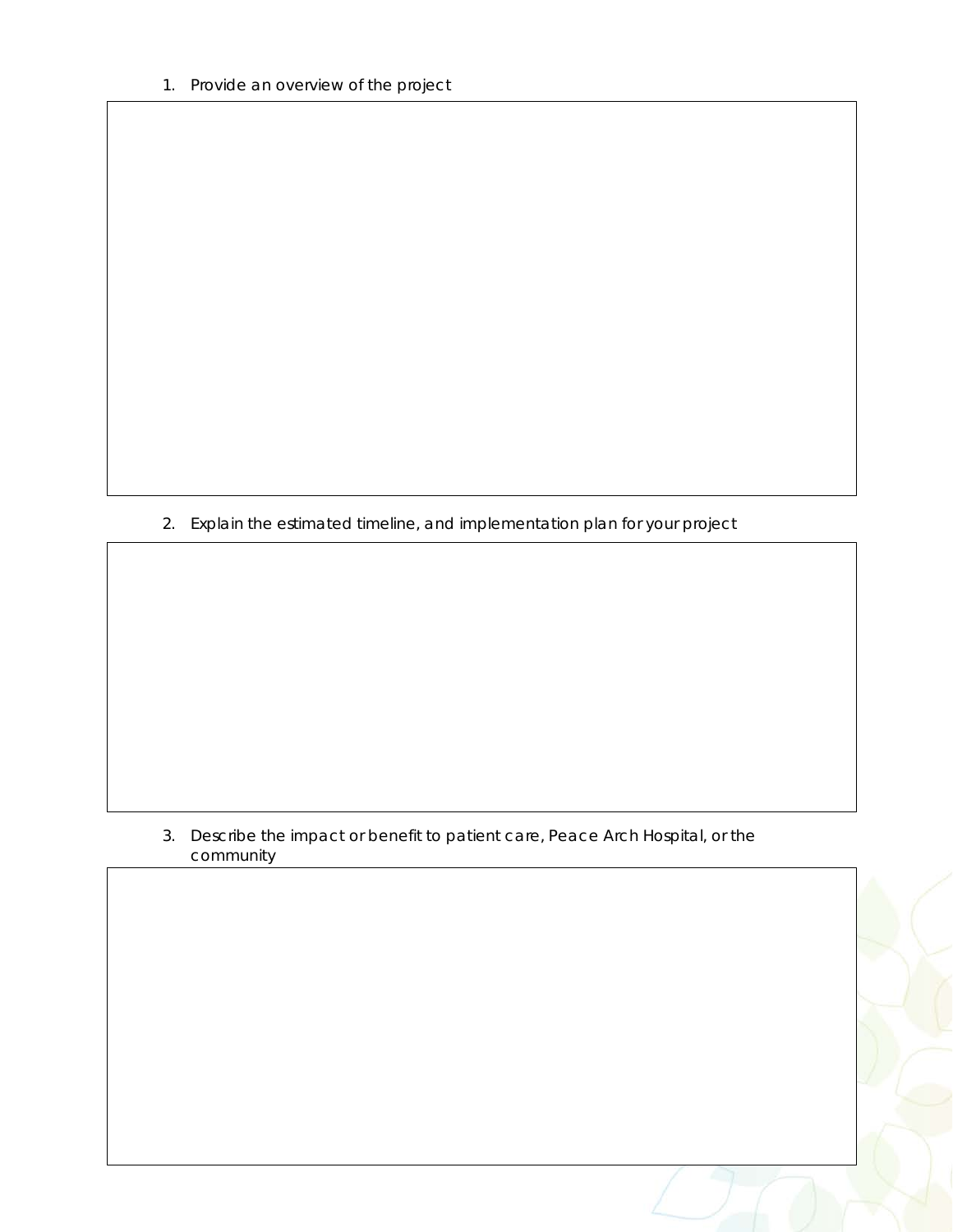4. Provide an overview of the project budget. Include how related operating costs will be funded, if any (note: The Foundation does not fund operating expenses).

- 5. If necessary, attach a detailed budget (excel format) and supporting documentation (invoices, estimates, receipts etc.)
- 6. *For equipment requests only*: Is this item currently on the Peace Arch Hospital Capital Equipment list? □ Yes □ No
- 7. Outline additional funding sources you have explored or secured

8. Is FHA currently funding a similar program/project elsewhere? Explain.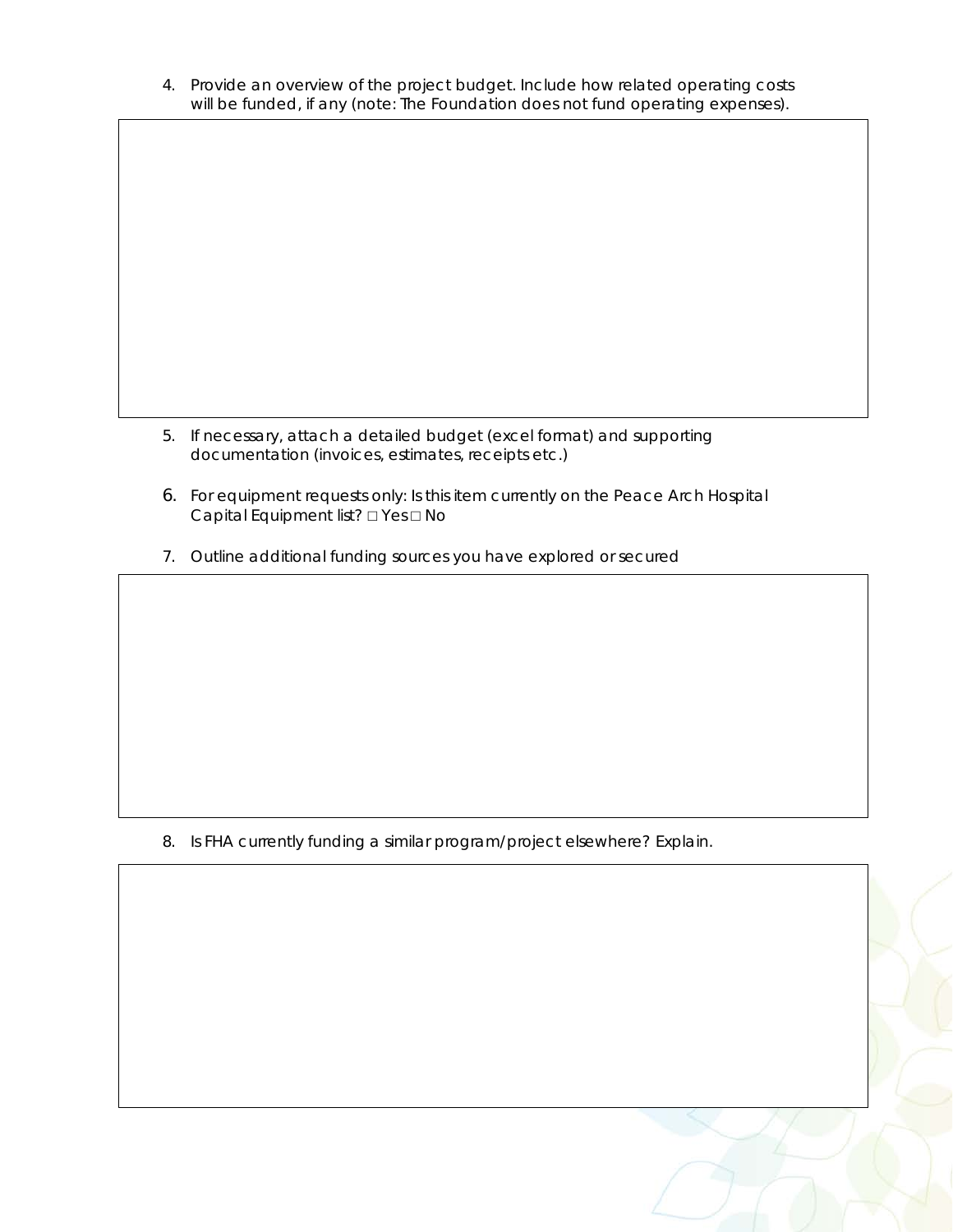9. Has this project been submitted to FHA for funding? If not, why? If yes, explain why it did not qualify for funding.

10. How will this project/program move forward if the requested funding is not received?

11. Explain your plan to ensure sustainability of your project

12. How will success of this project be measured? Describe the metrics used to measure the anticipated outcomes